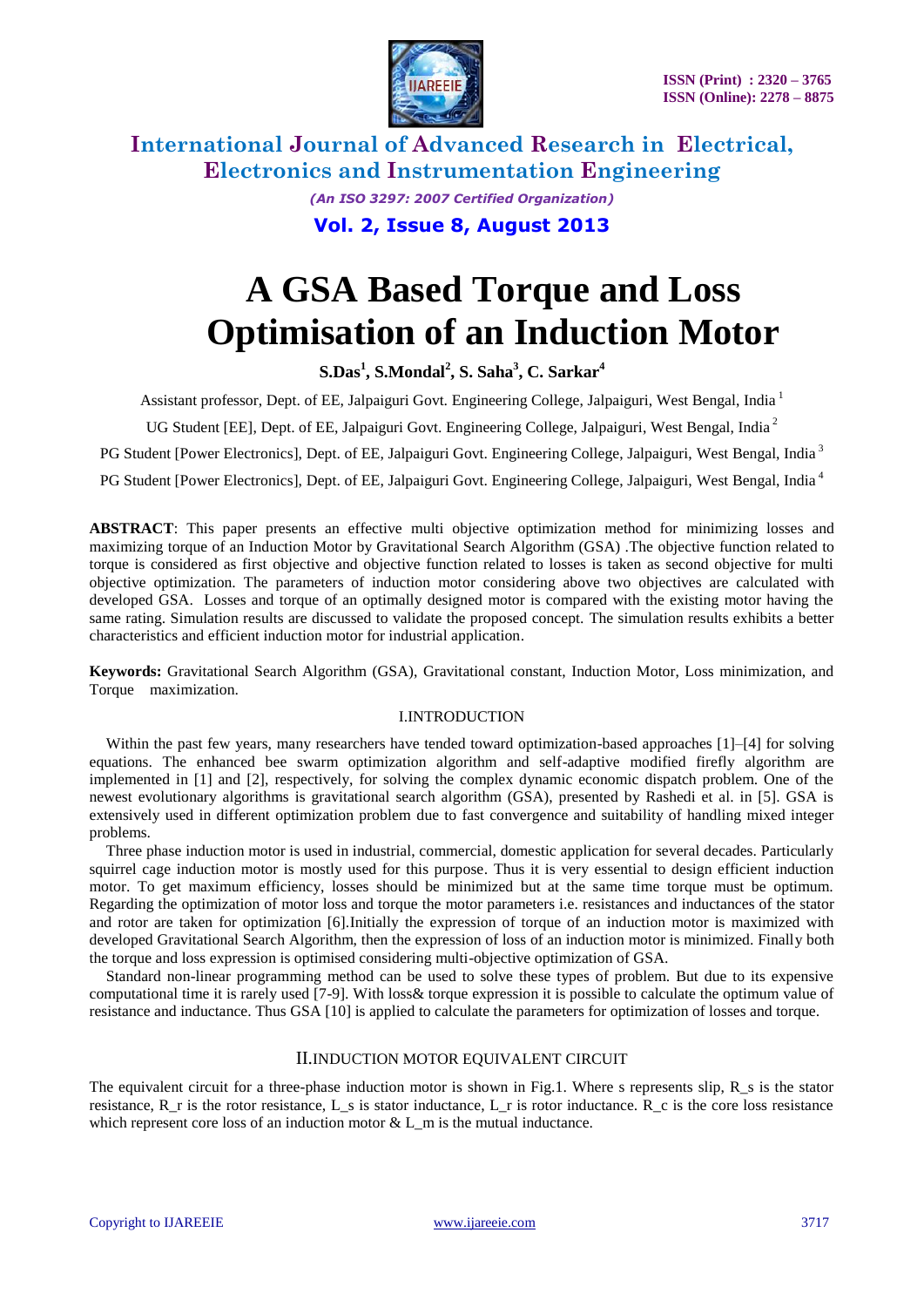

*(An ISO 3297: 2007 Certified Organization)* **Vol. 2, Issue 8, August 2013**



Fig. 1 Induction motor equivalent circuit

#### III.PROBLEM DEFINITION AND IMPLEMENTATION USING GSA

The expression of torque and losses are optimized using GSA to get optimum parameter value. Firstly the expression of torque is maximized to get rated torque at a particular voltage. The equation (1) represents the torque equation.

$$
T = \frac{V^2}{n} \frac{R_r}{\left(R_s + \frac{R_r}{s}\right)^2 + (X_s + X_r)^2}
$$
\n(1)

Where  $X_s = 2\pi f L_s$ ,  $X_r = 2\pi f L_r$ , n is synchronous speed. The objective function for torque maximization is given in equation (2) Minimize  $\frac{1}{T}$ (2)

Secondly the expression of losses of an induction motor, shown in equation (3) is minimized for a particular voltage. In induction motor stator and rotor copper losses and core loss dominate the overall power losses. Stray, friction and windage losses exist, however they are small enough to be considered negligible. In this case, the total power losses of the motor can be expressed as

P\_loss= stator copper loss + rotor copper loss + core losses

$$
P_{loss} = | I_s |^2 R_s + | I_r |^2 R_r + | V_m |^2 / R_c
$$
  
= 
$$
V^2 \left[ \left| \frac{Z_2 + Z_m}{Z_T} \right|^2 R_s + \left| \frac{Z_m}{Z_T} \right|^2 R_r + \left| \frac{Z_2 Z_m}{Z_t} \right|^2 / R_c \right]
$$
 (3)

Where,

$$
Z_1=R_s+j2\pi fL_s, Z_2=\!\!\frac{R_r}{s}+j2\pi fL_r, Z_m\!\!=\!\!\frac{R_cj2\pi fL_m}{R_c+j2\pi fL_m},
$$

$$
Z_T = Z_1 Z_2 + Z_1 Z_m + Z_2 Z_m
$$

Slip  $s = \frac{N_s - N_r}{N}$  $\frac{N_r}{N_s}$ .

Finally the expression of torque and losses i.e equation (2) and (3) are optimized using proposed algorithm.

#### IV.GRAVITATIONAL SEARCH ALGORITHM

Copyright to IJAREEIE [www.ijareeie.com](http://www.ijareeie.com/) 3718 The Gravitational search algorithm (GSA) is a newly developed stochastic search algorithm based on the law of gravity and mass interactions. In this approach, the search agents are a collection of masses which interact with each other based on the Newtonian gravity and the laws of motion. In the Newton Gravitational Law, each particle attracts other particles with a force known as the Gravitational force [10]. The Fig.2 shows the acceleration vector and force vector of the Newton Gravitational Law, which is used in GSA. In GSA, agents are considered as objects and their performance are measured by their masses. All of the objects attract each other by the gravity force, while this force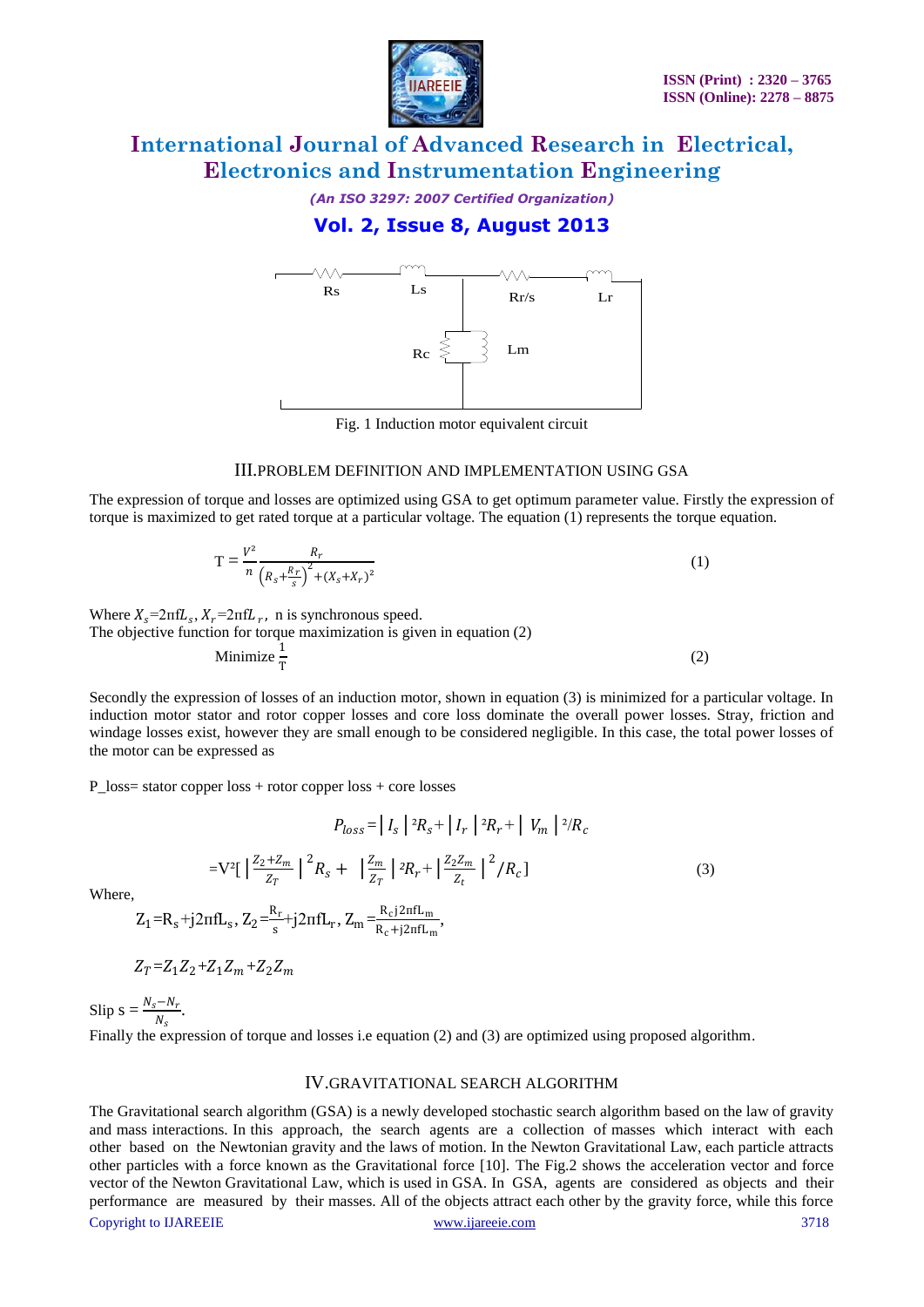

*(An ISO 3297: 2007 Certified Organization)* **Vol. 2, Issue 8, August 2013**

causes a global movement of all objects towards the objects with heavier masses. The heavy masses correspond to good solutions of the problem. In other words, each mass presents a solution, and the algorithm is navigated by properly adjusting the gravitational and inertia masses. By lapse of time, the masses will be attracted by the heaviest



Fig. 2 Acceleration vector and force vector

mass which it presents an optimum solution in the search space. The Gravitational search algorithm implementation steps are shown as follows.

**Step 1**: Initialize the positions of the N number of agents randomly within the search interval.  $X = (x_i^1, ..., x_i^d, ..., x_i^d)$ i=1,2....N .Where,  $x_i^d$  presents the position of the agent i in the dimension 'd'.

| Parameters | Description          | Upper limit | Lower limit |
|------------|----------------------|-------------|-------------|
| x(1)       | Stator<br>resistance | 15          |             |
| x(2)       | Rotor<br>resistance  | 7.5         | 3.5         |
| x(3)       | Stator<br>inductance | 0.0139      | 0.0446      |
| x(4)       | Rotor<br>inductance  |             | 0.0446      |

TABLE 1 VARIABLES AND THEIR LIMIT VALUE

In our problem Table.1 shows the upper and lower limits of the parameters within the search space.

**Step 2.** Perform the fitness evaluation for all agents in each iteration using equation (2)  $\&$  (3) and also compute the best and worst fitness at each iteration defined as below.

$$
\text{best}\left(t\right) {=} \min_{j \in \{1,\ldots,N\}} \text{fit}_{j}(t)
$$

$$
worst(t)=\max_{j\in\{1,\ldots,N\}}fit_{j}(t)
$$

Where  $fit_j(t)$  represents the fitness value of the agent j at iteration t.

**Step 3**.Mass of each agent is calculated as follows

$$
M_i(t) = \frac{m_i(t)}{\sum_{j=1}^{N} m_j(t)}
$$
 (3)

Copyright to IJAREEIE [www.ijareeie.com](http://www.ijareeie.com/) 3719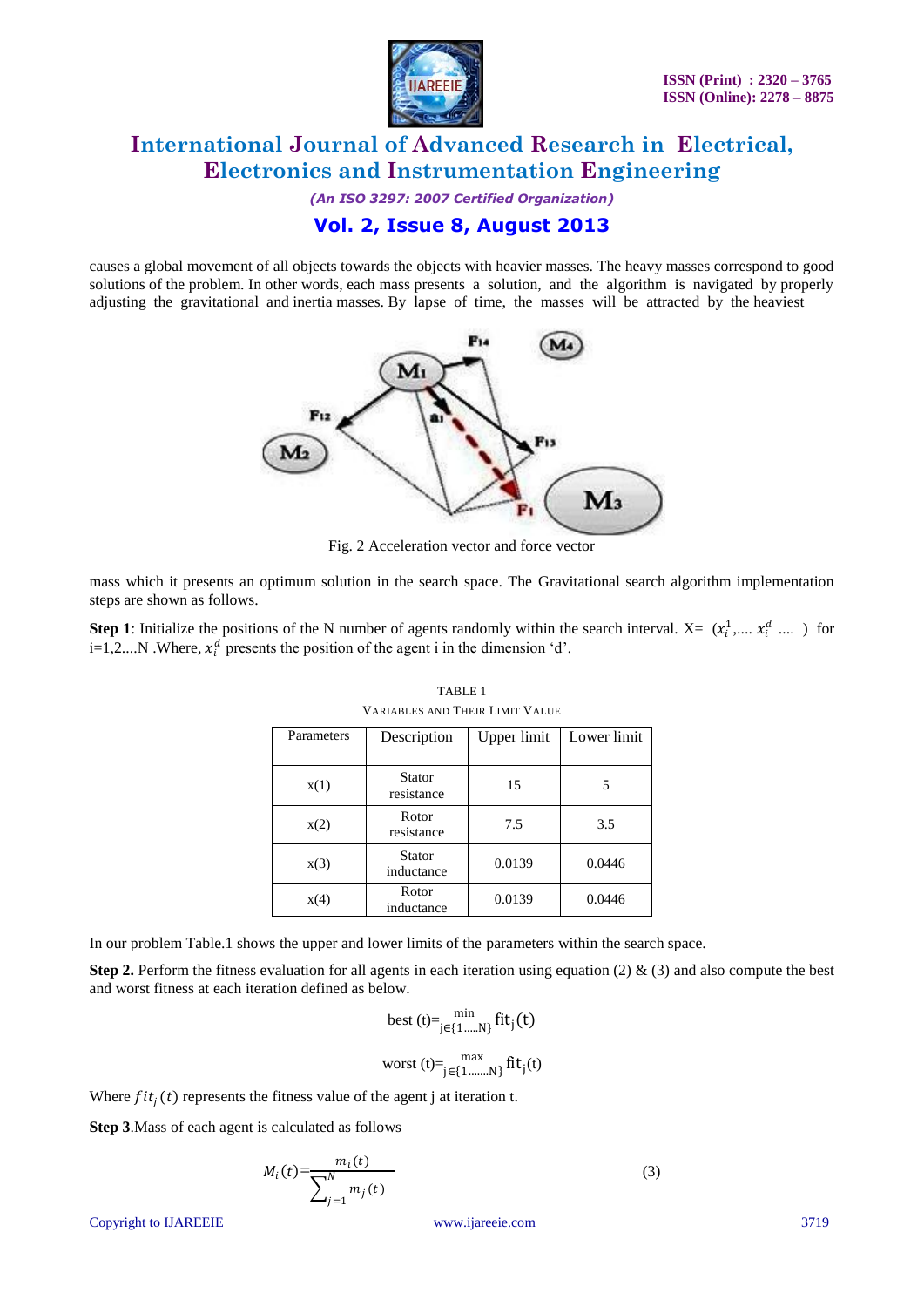

*(An ISO 3297: 2007 Certified Organization)*

### **Vol. 2, Issue 8, August 2013**

Where  $m_i(t) = \frac{fit_j(t) - worst(t)}{best(t) - worst(t)}$ best (t)-worst(t)

**Step 4.** Calculate the Gravitational constant G(t) as a function of time t according to the formula

$$
G(t) = G(0)^* exp(-\beta * \frac{t}{t_{\text{max}}}).
$$
\n(4)

where G(0) is the initial value which is set to 100,  $\beta$  is a constant and its value is set to 20, t is the current iterations, t\_max is the maximum number of iteration. These parameters control the performance of GSA.

**Step 5.** Calculate the force acting on the i<sup>th</sup> agent

from a set of heavier masses should be considered based on the law of gravity according to

$$
F_i^d(t) = \sum_{j \in kbest, j \neq i} rand(j)G(t) \frac{M_j(t) \times M_i(t)}{R(i,j,t) + \varepsilon} (x_j^d(t) - x_i^d(t)).
$$
\n
$$
(5)
$$

kbest is the set of first k agents with the best fitness value and biggest mass and decreases linearly with time. *r* and *i* is the number in the interval [0,1].  $M_i \& M_j$  are the masses of agents i and j . $\varepsilon$  is a small value and  $R_{i,j}(t)$  is the Euclidean distance between two agents i and j.

**Step 6.** According to Newton rules in classic mechanics, the acceleration of  $i<sup>th</sup>$  agent at iteration t in direction d by the following equation. can be computed as follows:

$$
a_i^d(\mathbf{t}) = F_i^d(\mathbf{t})/M_i(\mathbf{t}) = \sum_{j \in kbest} \sum_{j \neq i} rand(j)G(\mathbf{t}) \frac{M_j(\mathbf{t}) \times M_i(\mathbf{t})}{R(i,j,\mathbf{t}) + \varepsilon} (x_j^d(\mathbf{t}) - x_i^d(\mathbf{t})). \tag{6}
$$

Acceleration vector and force vector are shown in Fig. 2.

*Step 7*. Compute velocity and the position of the agents at the next iteration  $(t+1)$  using the following equation

$$
V_i^d \ (t+1) = \ \text{rand*} V_i^d(t) + a_i^d(t); \tag{7}
$$

$$
x_i^d(t+1) = x_j^d(t) + V_i^d(t+1); \tag{8}
$$

Where  $x_i^d$  represents the position,  $V_i^d$  represents velocity &  $a_i^d$  represents acceleratin of ith agent and in dth dimension. *r* and *i* is a uniform random variable in the interval [0,1]. This random number is applied to give a randomized characteristic to the search.

Repeat **Step 2** to **Step 7** until the iteration reaches the maximum iteration number or allowable tolerance limit. Finally return the best fitness value.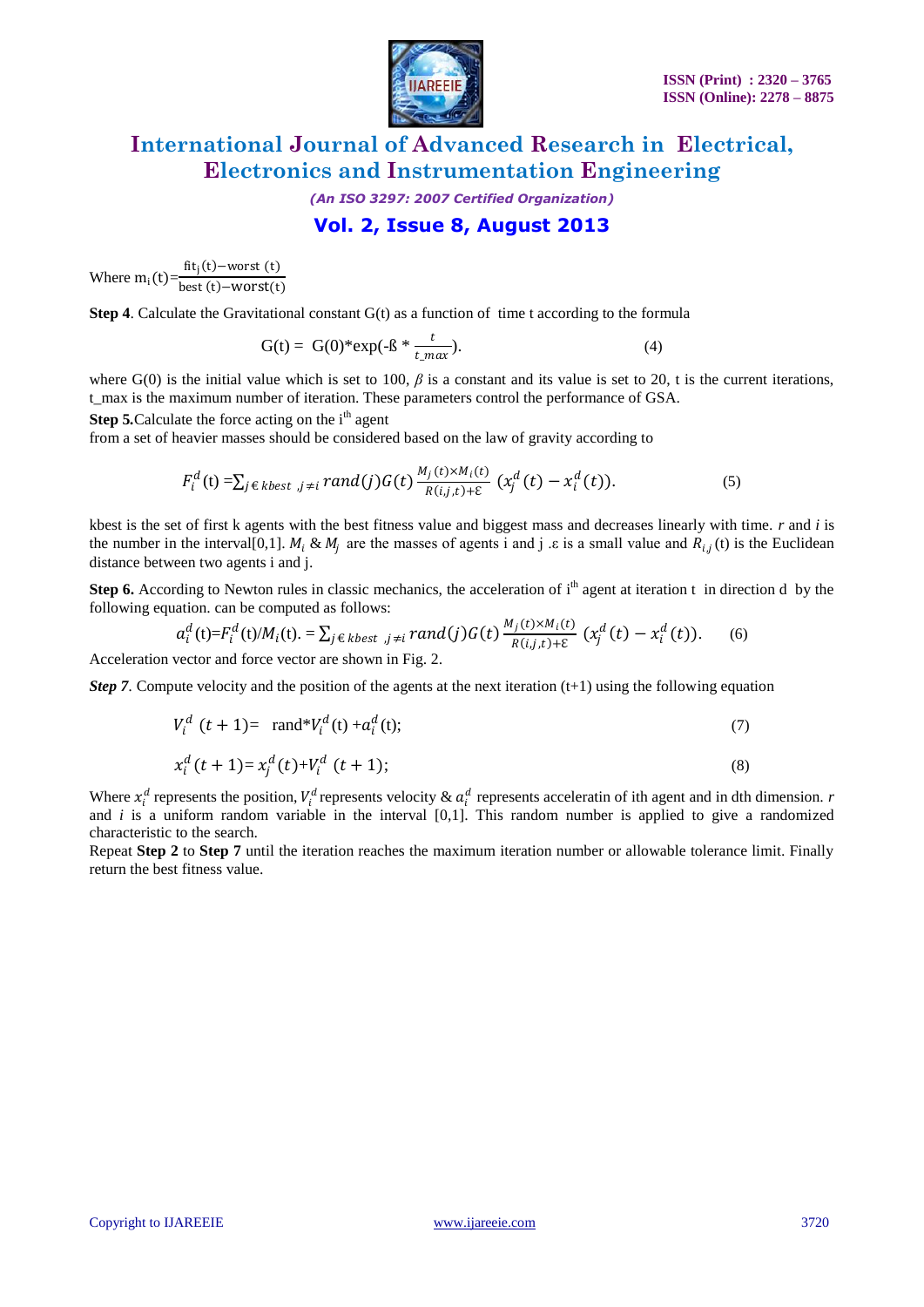

*(An ISO 3297: 2007 Certified Organization)*

### **Vol. 2, Issue 8, August 2013**



Fig. 3 Flowchart for calculating optimum parameters value of an induction motor

The flowchart for torque and losses optimisation of three-phase induction motor is shown in Fig. 3.

#### IV.SIMULATION RESULTS AND DISCUSSION

A 4 pole, 1.5 hp, 380 volt, 50 Hz slip ring induction motor is taken for simulation using MATLAB 7.8. From the conventional test (blocked rotor & no-load tests) the parameters values of induction motor are given below Core loss component  $(R_c) = 3.3114 \text{k}\Omega$ 

Magnetizing reactance( $L_m$ ) = 0.5098H,

Stator resistance( $R_s$ ) = 6.4333 $\Omega$ ,

Rotor resistance( $R_r$ ) = 4.1178 $\Omega$ ,

Stator & rotor inductance( $L_s \& L_r$ ) = 0.0289H[1]

The parameters value for maximum torque of specified induction motor using GSA with varying supply voltage is shown in TABLE 2.

| v   | $R_{\rm g}$ | $R_r$  | $L_{\rm s}$ | $L_r$  | Torque   |
|-----|-------------|--------|-------------|--------|----------|
| 60  | 8.0967      | 3.9258 | 0.0318      | 0.0258 | 0.024931 |
| 100 | 7.9567      | 3.9524 | 0.019       | 0.0373 | 0.06925  |
| 140 | 5.9067      | 4.2478 | 0.0137      | 0.0151 | 0.13573  |
| 180 | 6.7065      | 4.1392 | 0.0202      | 0.0299 | 0.22437  |
| 220 | 8.1262      | 3.8587 | 0.0317      | 0.0336 | 0.33518  |

| 7<br>r |  |
|--------|--|
|--------|--|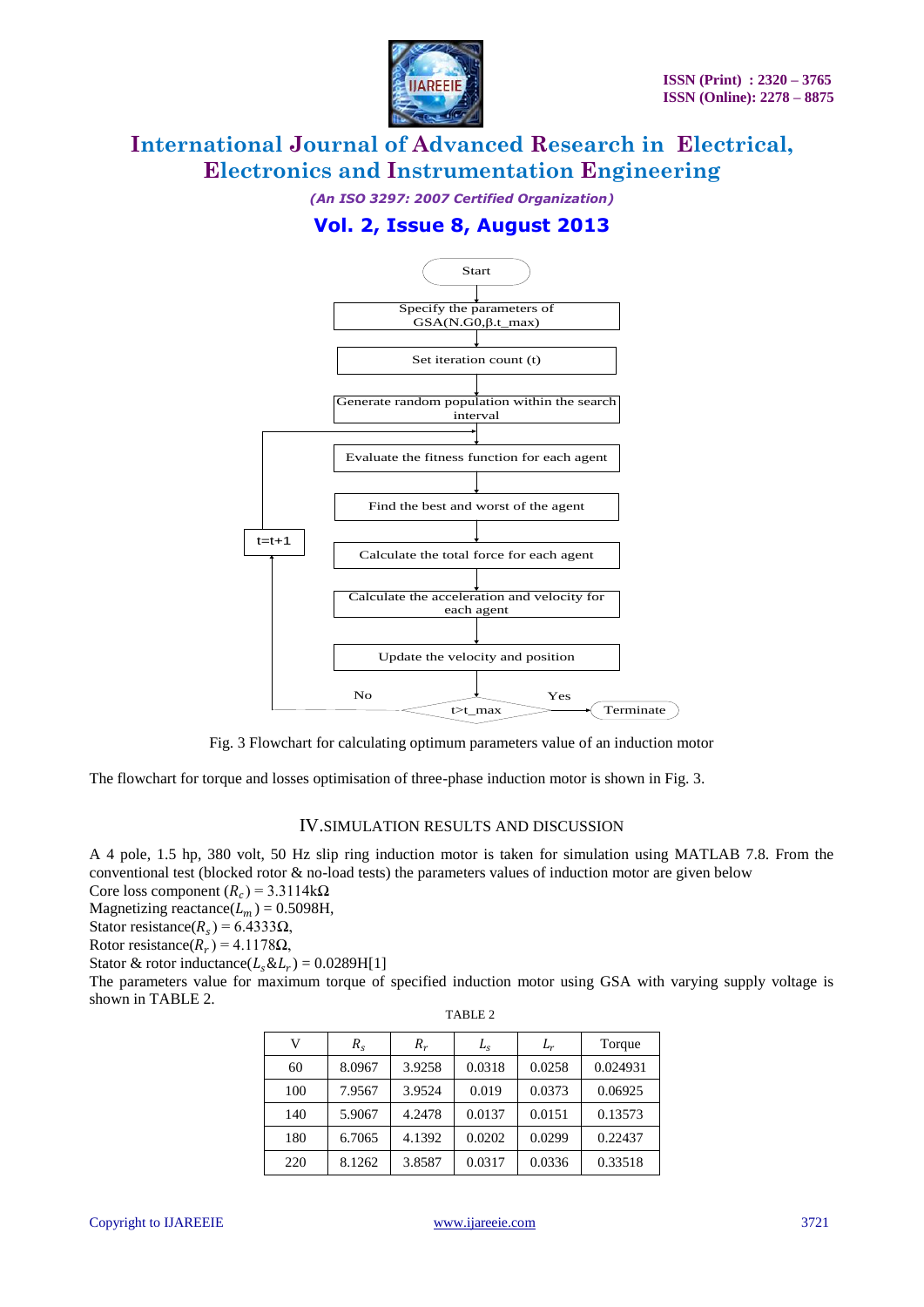

*(An ISO 3297: 2007 Certified Organization)*

### **Vol. 2, Issue 8, August 2013**

Fig.4 shows the variation of stator and rotor resistance with varying supply voltage for maximum torque of specified three-phase induction motor. Similarly Fig.5 shows the variation of stator and rotor inductance with varying supply voltage for maximum torque of specified three-phase induction motor.



Fig. 5 Identified motor parameters(Inductance)

TABLE 3 shows parameters value for minimum losses of specified induction motor using GSA with varying supply voltage.

| TABLE 3 |             |       |             |        |         |
|---------|-------------|-------|-------------|--------|---------|
| V       | $R_{\rm g}$ | $R_r$ | $L_{\rm s}$ | $L_r$  | Loss    |
| 60      | 5.30        | 7.4   | 0.044       | 0.026  | 1.0435  |
| 100     | 5.089       | 7.372 | 0.0445      | 0.0256 | 2.8967  |
| 140     | 5.032       | 7.411 | 0.0443      | 0.0332 | 5.6575  |
| 180     | 5.166       | 7.407 | 0.0443      | 0.0276 | 9.4057  |
| 220     | 5.147       | 7.234 | 0.0439      | 0.0266 | 14.0123 |

Fig.6 shows the variation of stator and rotor resistance with varying supply voltage for minimum losses of specified three-phase induction motor and Fig.7 shows the variation of stator and rotor inductance with varying supply voltage for minimum losses.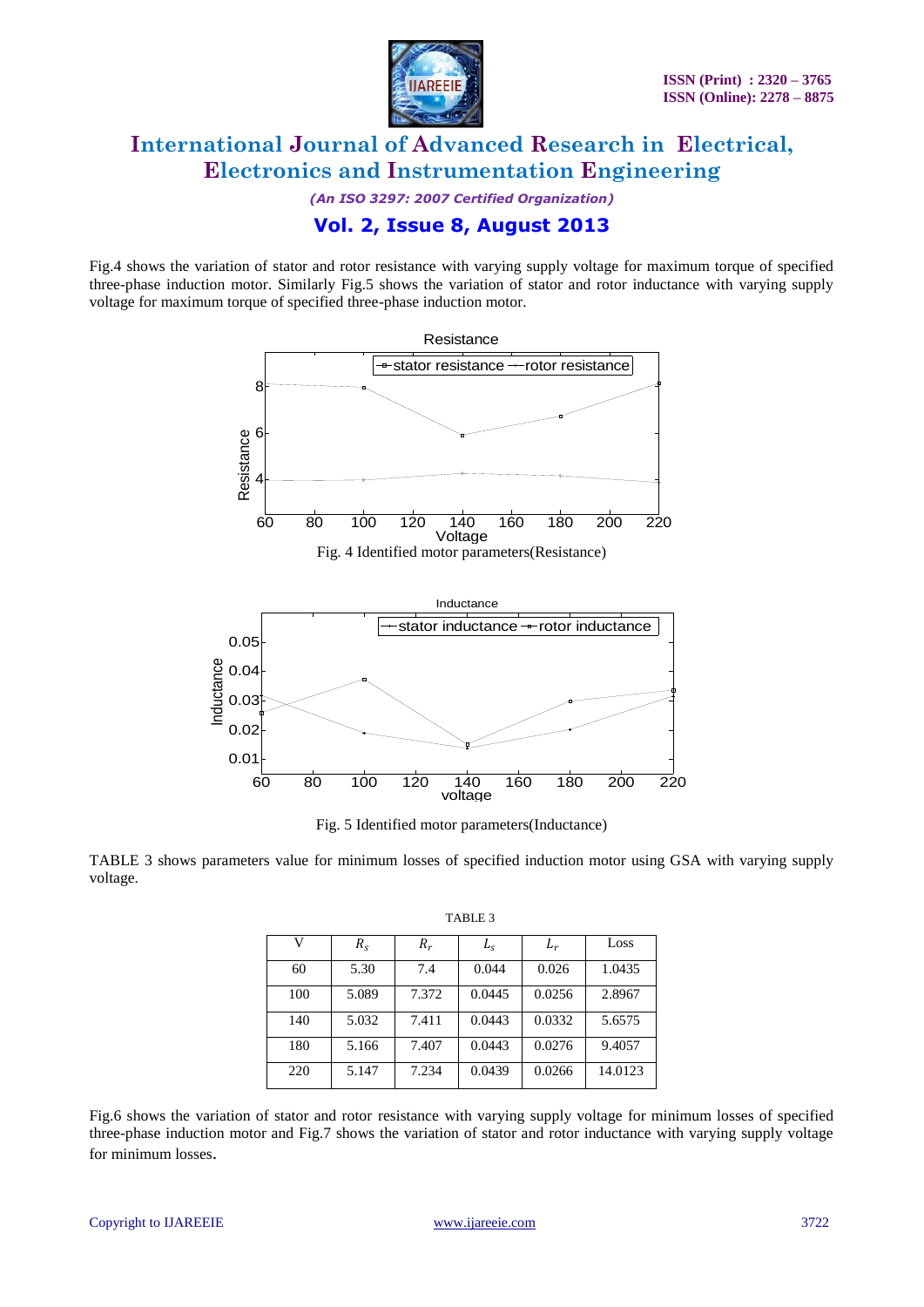

*(An ISO 3297: 2007 Certified Organization)* **Vol. 2, Issue 8, August 2013**



Fig. 6 Identified motor parameters (Resistance) for minimum losses



Fig. 7 Identified motor parameters (Inductance) for minimum losses

TABLE 4 shows parameters value for optimum losses and torque of specified induction motor using GSA with varying supply voltage. The torque of a conventional three-phase induction motor is compared with optimal design three-phase induction motor torque and result is shown in Fig.8. Similarly Fig. 9 shows comparative result of losses of a conventional induction motor with optimal design motor. It is no doubt that optimal design motor sows better results than that of a conventional motor. Variation of loss and torque of an optimum design induction motor with supply voltage is shown in Fig. 10.

| V   | $R_{s}$ | $R_r$ | $L_{\rm s}$ | $L_r$ | Torque(pu) | Loss |
|-----|---------|-------|-------------|-------|------------|------|
| 60  | 6.26    | 3.51  | 0.014       | 0.014 | 0.029      | 2.50 |
| 100 | 5.16    | 3.51  | 0.028       | 0.015 | 0.083      | 6.04 |
| 140 | 5.13    | 3.62  | 0.043       | 0.024 | 0.151      | 10.6 |
| 180 | 5.21    | 4.13  | 0.044       | 0.024 | 0.23       | 15.4 |
| 220 | 5.14    | 4.24  | 0.037       | 0.024 | 0.334      | 23.1 |

TABLE 4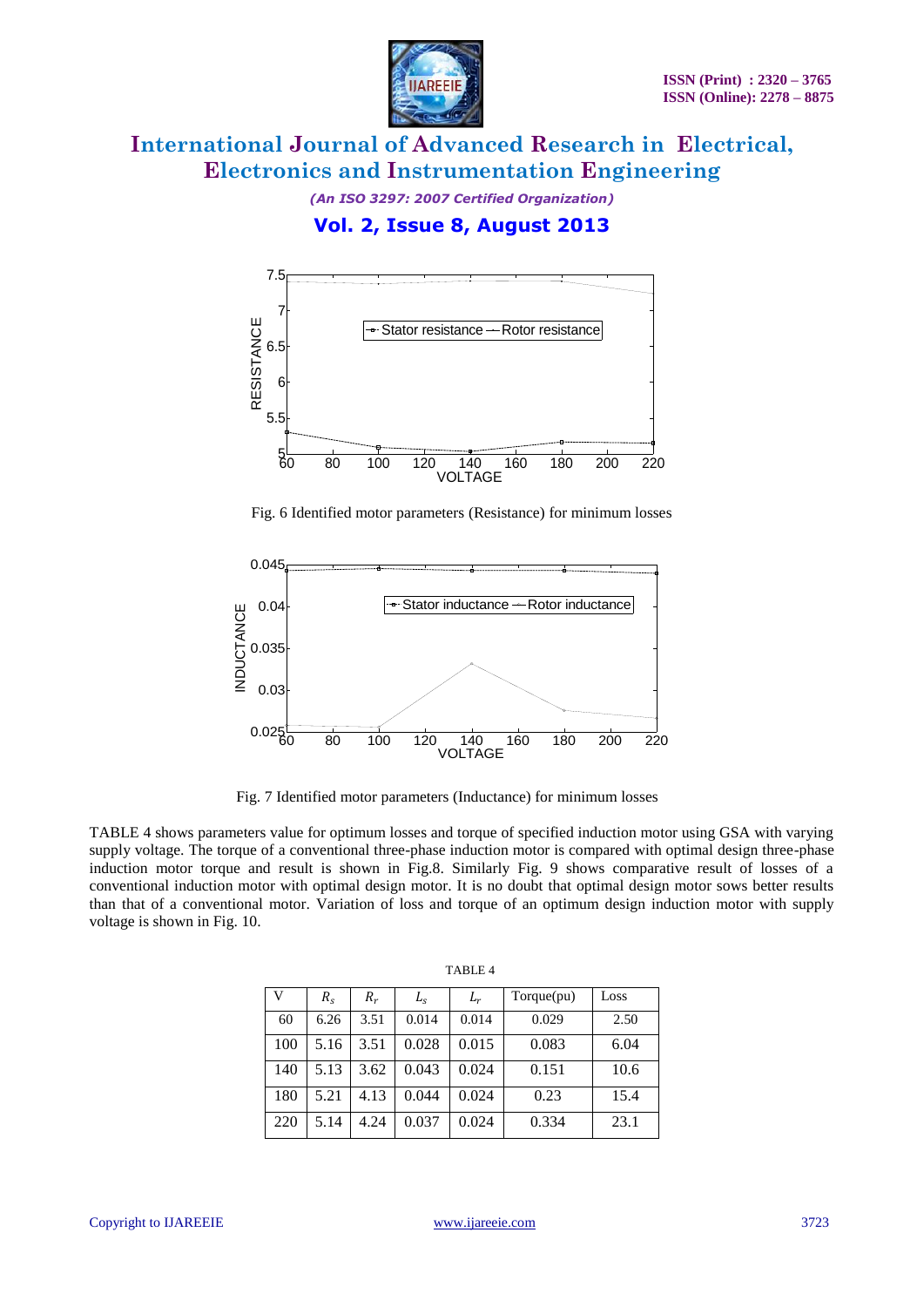

*(An ISO 3297: 2007 Certified Organization)*

### **Vol. 2, Issue 8, August 2013**



Fig.8 Variation of torque with supply from conventional test value and GSA value



Fig.9 Variation of losses with supply from conventional test value and GSA value



Fig.10 Variation of losses and torque with supply from GSA value

#### V.CONCLUSION

The torque and losses of an induction motor is optimized using gravitational search algorithm (GSA). The stator resistance, rotor resistance, stator leakage reactance and rotor leakage reactance are calculated using developed GSA. Then torque and loss are calculated using optimum parameters value with varying supply voltage. Torque and loss for optimum values are compared with conventional parameters values. The simulation results shows that torque and loss for optimum values are better than that of conventional values.